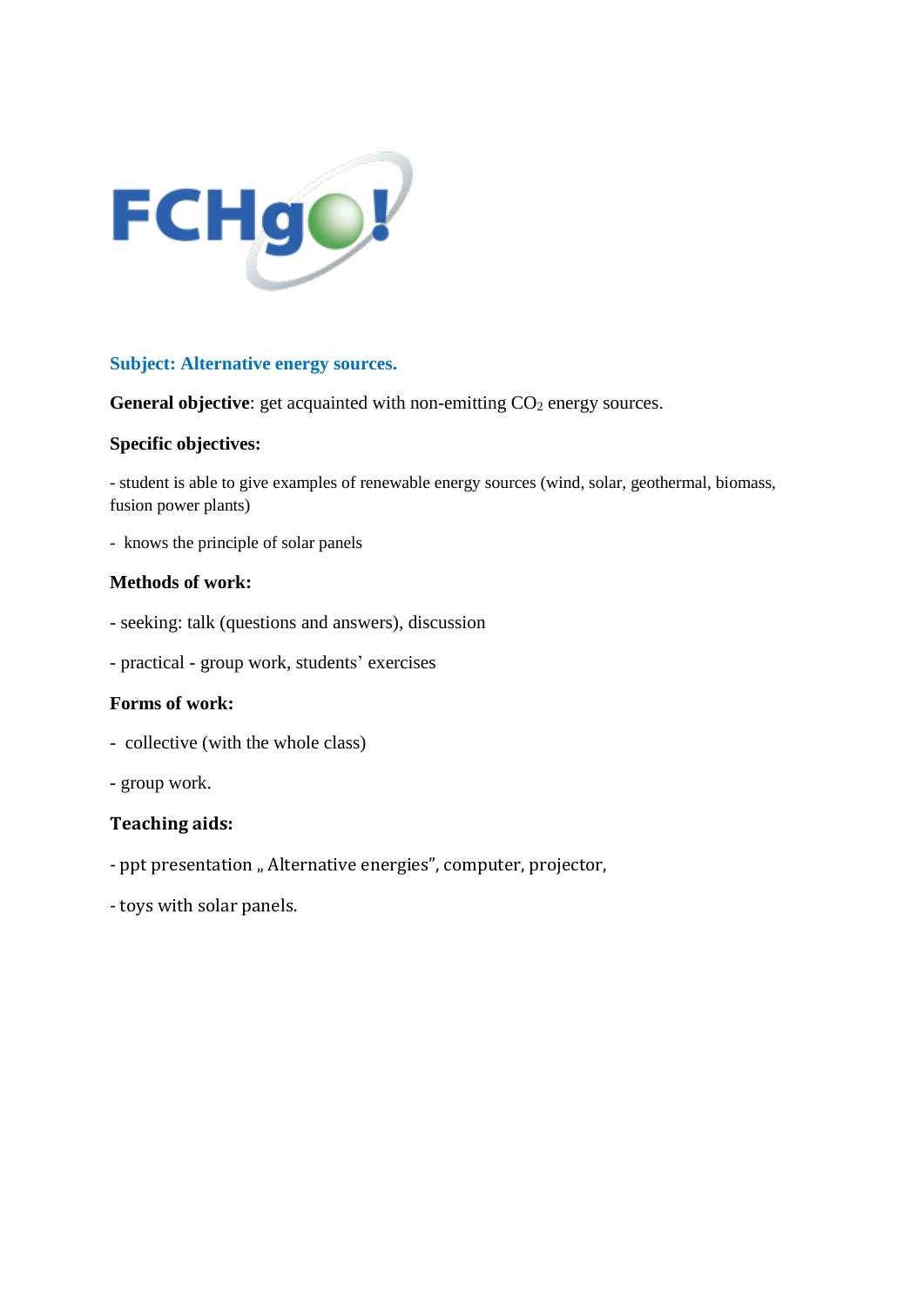# **Lesson's scenario:**

| <b>TEACHER'S ACTIVITIES</b>                                                                                                                                                                                | <b>STUDENT'S ACTIVITIES</b>                                                        |
|------------------------------------------------------------------------------------------------------------------------------------------------------------------------------------------------------------|------------------------------------------------------------------------------------|
| Introduction                                                                                                                                                                                               |                                                                                    |
| - Presentation of the topic of the lesson                                                                                                                                                                  |                                                                                    |
| and its purpose.                                                                                                                                                                                           |                                                                                    |
| - Homework check:<br>Divides students into groups for<br>global warming and against it and<br>begins a discussion:<br>Is there global warming?                                                             | - ongoing discussion:<br>students present theses for and against<br>global warming |
| What factors testify to yes (which<br>to $no$ ?                                                                                                                                                            | - possible answers:                                                                |
| - discussion is an introduction to the topic:<br>What can we do to reduce CO <sub>2</sub><br>emissions?                                                                                                    | - Sort waste, use cars less often - choose a<br>bike, walk, reduce coal burning.   |
| How to produce electricity?                                                                                                                                                                                | - Use renewable energy sources that do<br>not produce CO <sub>2</sub> .            |
| Lesson development                                                                                                                                                                                         |                                                                                    |
| - Presentation (fragments) "Alternative<br>energies", with information concerning:<br>Geothermal energy<br>Wind energy<br>Solar energy<br>Photovoltaic panels principle<br><b>Biomass burning</b>          | - Taking notes while watching the<br>presentation                                  |
| - students' experiment:                                                                                                                                                                                    | Divided into groups of 3-4, they perform                                           |
| He distributes various toys with<br>photovoltaic panels to students                                                                                                                                        | the experiment according to the<br>instructions, take notes, write down the        |
|                                                                                                                                                                                                            | applications.                                                                      |
| - Asks for a summary of the work result.                                                                                                                                                                   | - discussion on the efficiency of various<br>types of solar panels.                |
| Summary                                                                                                                                                                                                    |                                                                                    |
| - asks the questions:<br>What have you learned during<br>today's lesson?<br>What are renewable energy<br>sources?<br>Can one completely replace<br>conventional power plants with<br>alternative energies? | - answering the questions                                                          |
| - Assesses students' work during the<br>lesson.<br>- Homework assignment                                                                                                                                   |                                                                                    |

Course of experiment (group work):